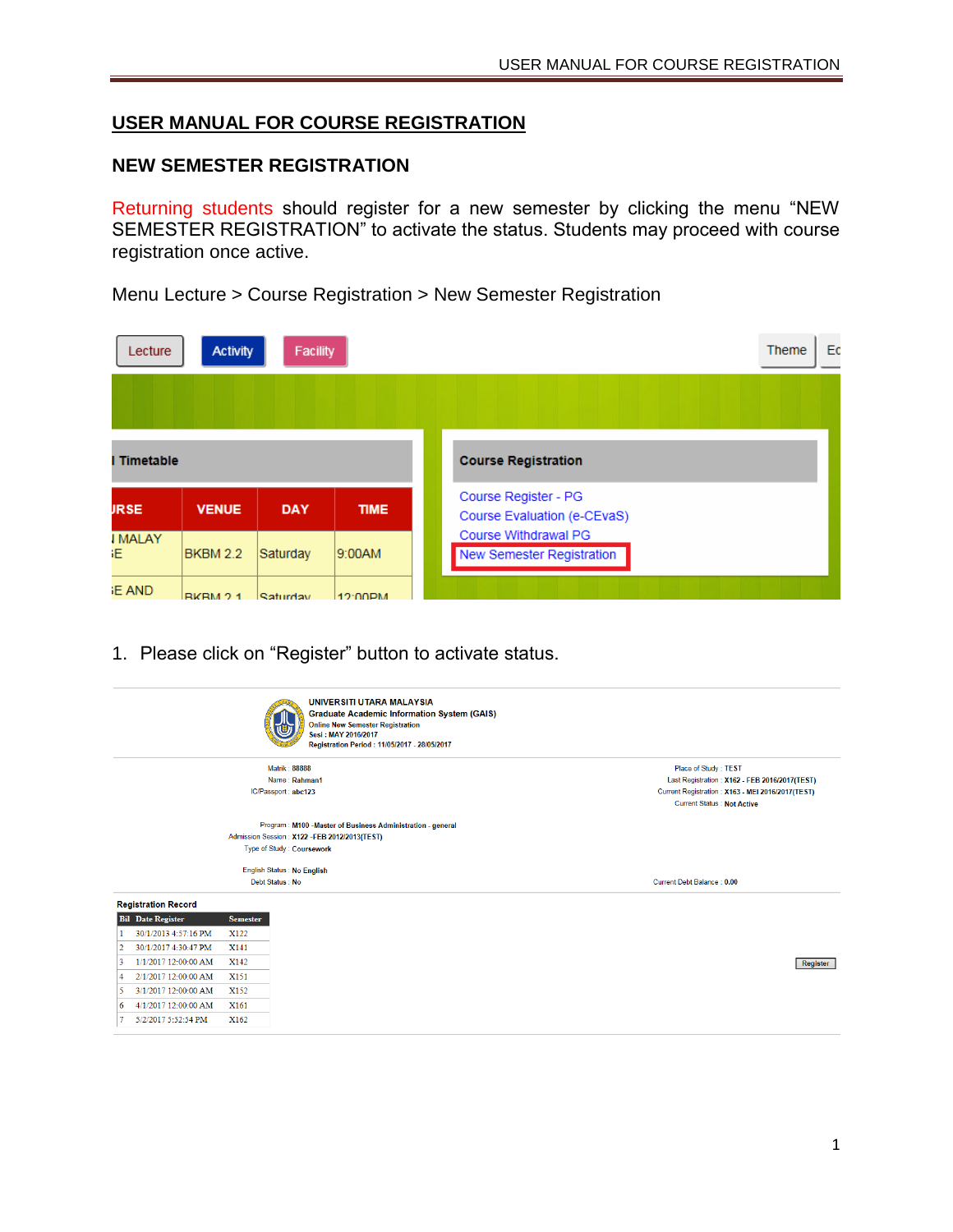2. Please click "OK" to proceed.



#### **COURSE REGISTRATION**

Course registration can be done once your status is ACTIVE. Please click on "COURSE REGISTER - PG" menu for course registration process.

Menu Lecture > Course Registration > Course Register - PG

| Lecture               | <b>Activity</b>                       | Facility   |             | E<br><b>Theme</b>                                        |  |  |  |  |
|-----------------------|---------------------------------------|------------|-------------|----------------------------------------------------------|--|--|--|--|
|                       |                                       |            |             |                                                          |  |  |  |  |
| I Timetable           |                                       |            |             | <b>Course Registration</b>                               |  |  |  |  |
| <b>JRSE</b>           | <b>VENUE</b>                          | <b>DAY</b> | <b>TIME</b> | Course Register - PG<br>Course Evaluation (e-CEvaS)      |  |  |  |  |
| <b>I MALAY</b><br>ïЕ. | Saturday<br><b>BKBM 2.2</b><br>9:00AM |            |             | Course Withdrawal PG<br><b>New Semester Registration</b> |  |  |  |  |

The "COURSE REGISTER - PG" menu will be displayed as below:

| <b>MENU</b>                                                                                                                     |  |
|---------------------------------------------------------------------------------------------------------------------------------|--|
| • User Manual<br>• Add Courses<br>• Drop Courses<br>• List Of Courses<br>• Print Slip<br>• Print Bil<br>• Time Table By College |  |

## **ADD COURSES**

1. To add course, input **Course Code** and **Group.**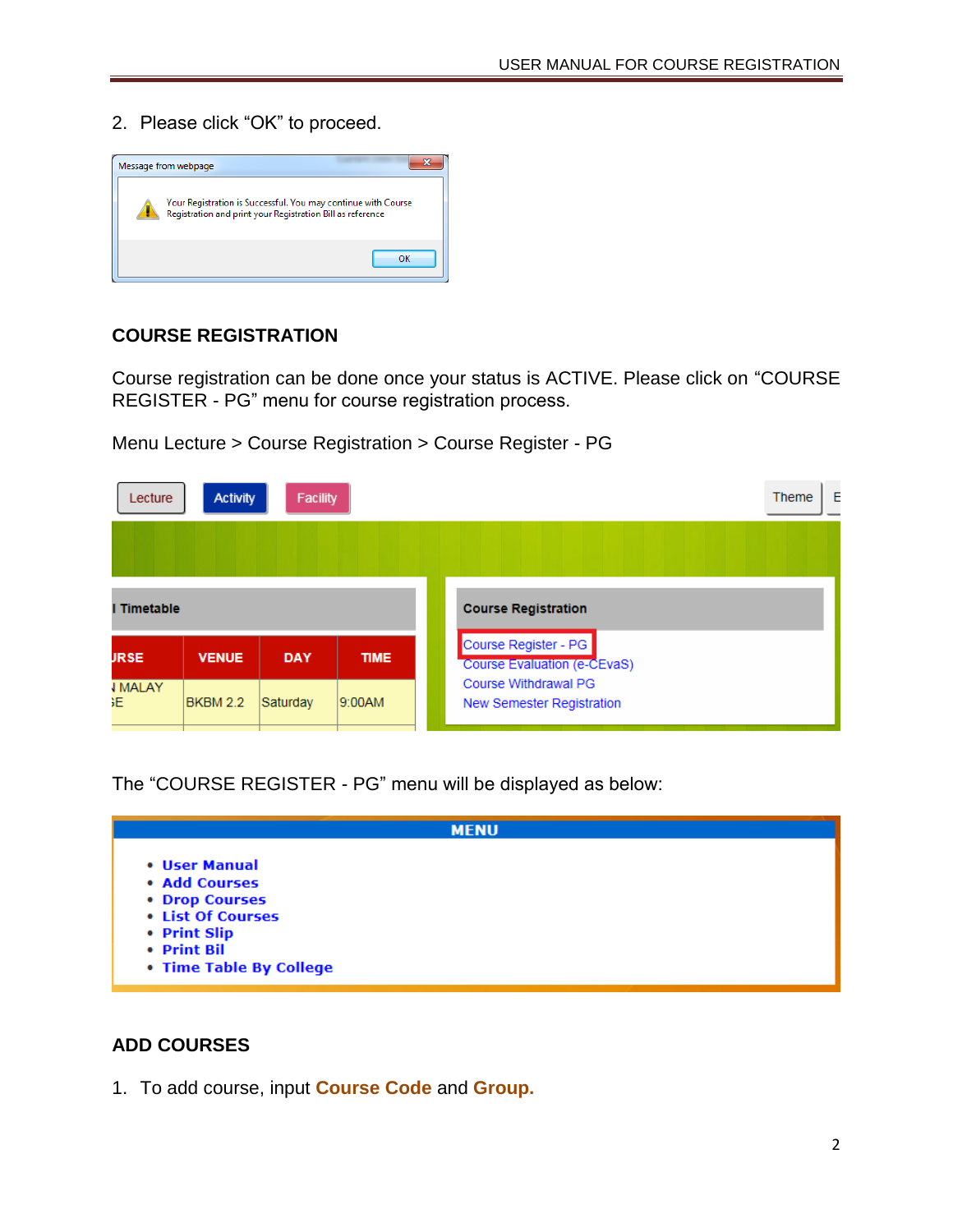

- 2. Then select **Type** of the course either **Core/Elective, Audit** or **Pre-requisite** .
- 3. To complete the process, please click on "Add" button **.**
- 4. If the Course registration is successful, the following information will be displayed: Note: Course Has Been Succesfully Updated.!
- 5. If the Course registration is not successful, a message will be displayed at the 'Note'.
- 6. To register the next course, please repeat step **1 to 5**.

# **DROP COURSE**

- 1. To drop a course, click 'Drop Courses' from the Menu or 'Drop Courses' from "COURSE REGISTER" - PG menu.
- 2. The screen will display a list of courses that have been registered.

| <b>No</b> | Code            | <b>Description</b>          | <b>Credit</b> | <b>Type</b>   | <b>Group</b> |             |
|-----------|-----------------|-----------------------------|---------------|---------------|--------------|-------------|
|           | <b>BPMN6073</b> | <b>RESEARCH METHODOLOGY</b> |               | Core/Elective |              | <b>Drop</b> |
|           | <b>BWFN5013</b> | <b>INVESTMENT</b>           |               | Core/Elective |              | <b>Drop</b> |

- 3. To drop a course, click on **'Drop'** button.
- 4. If you are sure to drop the course then click 'OK', otherwise click 'Cancel'